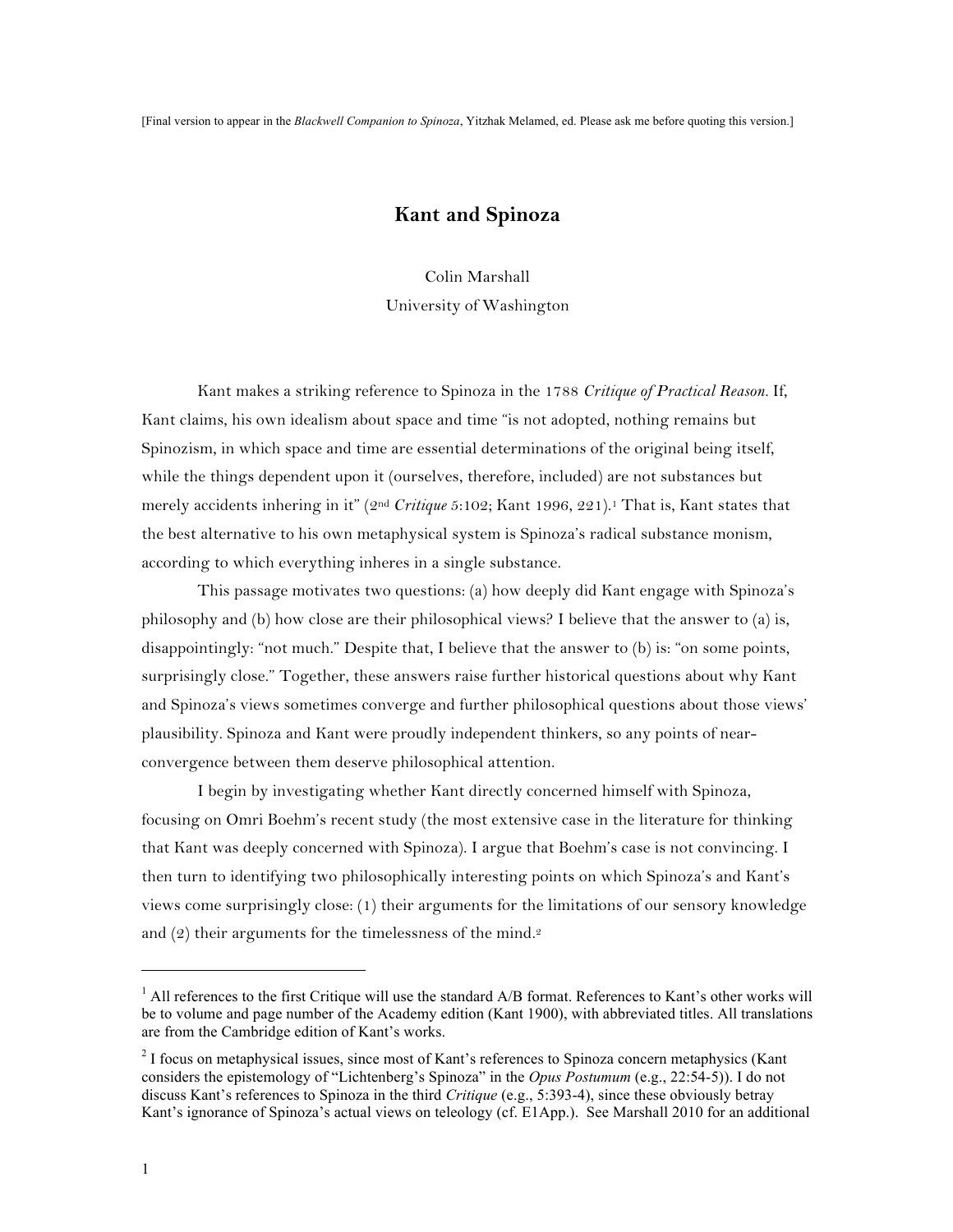My discussion has a limited scope. In 1785, Friedrich Heinrich Jacobi ignited a heated debate by arguing that Spinozist pantheism was the inevitable and absurd result of philosophy, with special focus on Kant.3 After 1785, Kant could not avoid discussion of Spinozism, and the above remark from the second *Critique* must be understood in this context. My concern here is with Kant's relation to Spinoza's actual philosophy, however, not the broadly Spinozist themes of the Pantheism Controversy. Moreover, Kant established the main tenets of his theoretical and practical philosophy before 1785. Aside from the above passage from the second *Critique*, I therefore bracket most of Kant's post-1785 references to Spinozism.

## **1. Was Kant Engaged with Spinoza's Philosophy?**

Omri Boehm has recently argued that Kant closely engaged with Spinoza's claims and arguments. <sup>4</sup> Boehm focuses on Kant's first *Critique*, specifically, the Transcendental Dialectic, in which Kant criticizes traditional, 'dogmatic' metaphysics. Kant's scattered references to Spinoza justify this textual focus. When Kant discusses Spinoza up through 1785, he is almost always concerned with Spinoza's substance monism. So if Kant were genuinely engaged with Spinoza's philosophy, it would probably be in his criticisms of dogmatic metaphysics. The first *Critique* (first published in 1781) is Kant's main presentation of those criticisms.

The Dialectic offers both a general account of dogmatic metaphysics and discussions of specific metaphysical issues: the soul (the 'Paralogisms'), the 'world whole' (the 'Antinomies'), and God (the 'Ideal'). In my view, Boehm's most compelling arguments concern Kant's general account of dogmatic metaphysics and the Ideal.<sup>5</sup> In this section, I discuss each of those, before returning to the striking passage from the second *Critique*.

potential point of metaphysical overlap between the two and Marshall 2017 for comparisons of their metaethical views. Spinoza's argument in E4p72d has struck some commentators as Kantian, but Cooney (Unpublished) compellingly argues that it is not. Israel 2011 offers an influential discussion of Spinoza's and Kant's political philosophies.

<sup>3</sup> For three more detailed discussions, see Beiser 1987, Franks 2005, and Lord 2011.

<sup>4</sup> In his Introduction, Boehm implies that that Kant "read Spinoza" and "consider[ed] the *Ethics* worthy of a philosophical reply" (Boehm 2014, 1). Boehm also emphasizes that Kant had access to Spinoza's views via works like Pierre Bayle's 1697 *Dictionnaire*, and suggestively states that "it would be tempting, for every philosophically inclined thinker, to read Spinoza for themselves" (Boehm 2014, 2). Elsewhere, however, Boehm grants that Kant was concerned with a Spinozism which "may not correspond exactly to Spinoza's own system" (Boehm 2014, 147). Given my purposes, I take Boehm's intended conclusion to be the one suggested by his Introduction.

<sup>5</sup> Boehm argues that Kant's First and Third Antinomies concern Spinoza's views. As Boehm himself allows, though, if the Antinomies are meant to address Spinoza, they reveal significantly misunderstandings (Boehm 2014, 81, 91, 131). Moreover, Kant suggests that the Antinomies reflect general metaphysical tendencies, not any particular metaphysician's views (see A411/B438, A465- 72/B493-500).

l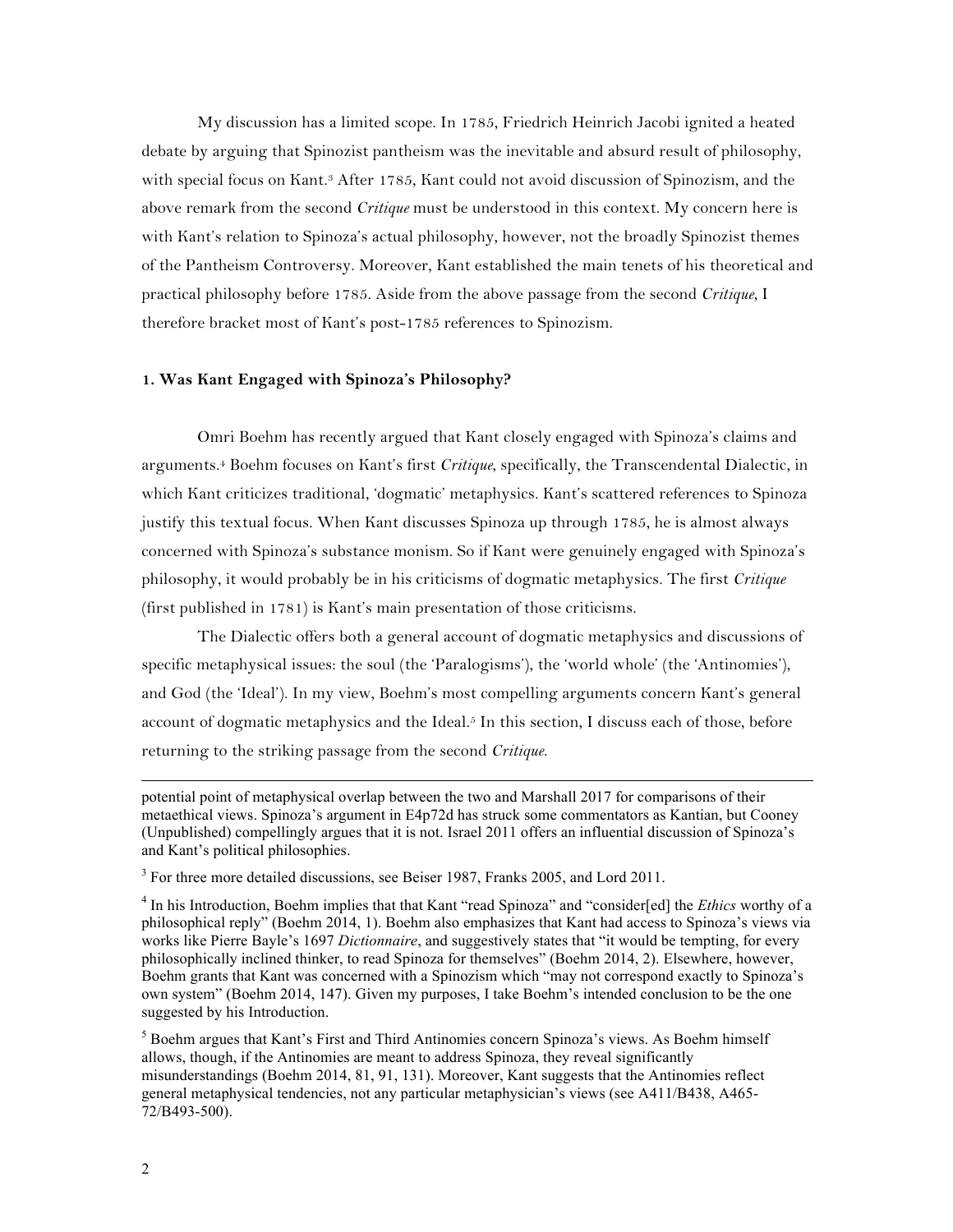### *1.1. Fundamental Principles of Metaphysics*

Boehm claims that "Kant's critique of reason [is] a critique of the Principle of Sufficient Reason; specifically, of the Spinozist (rather than Leibnizian) application and the Spinozist consequences of that principle" (Boehm 2014, 6-7). The Principle of Sufficient Reason (PSR), on Spinoza's best-known formulation, states that "[f]or each thing there must be assigned a cause, or reason, both for its existence and for its nonexistence" (E1p11d). This strong principle is central to Spinoza's metaphysics.6 Therefore, if Kant were engaged with Spinoza's philosophy, we would expect that his general characterization of metaphysics would hinge on the PSR. An examination of the text suggests otherwise, however.

Dogmatic metaphysics, Kant holds, arises from an illusion in which we confuse a legitimate subjective demand of reason with an objective principle, thereby wrongly taking ourselves to have a priori metaphysical insight. The subjective demand is "to find the unconditioned for conditioned cognitions of the understanding" (A307/B364). This is a demand to discover all the explanatory conditions for the objects we experience, such as the causes of events and the substrata of properties. The demand is ontologically neutral – as an imperative, it does not entail that any conditions exist. However, Kant claims that the demand acquires psychological force only when we assume "that when the conditioned is given [i.e., exists], then so is the whole series of conditions… which is itself unconditioned, also given" (A307-8/B364). Dogmatic metaphysics arises then, on Kant's view, because we confuse a rational need for complete explanations with an a priori insight into there *being* rationally satisfying endpoints of explanations.

Boehm claims that the subjective demand and the objective principle are "nothing but formulations of the PSR" (Boehm 2014, 51). Kant suggests that connection elsewhere <sup>7</sup> and, in a related unpublished note, declares that "Spinozism is the true consequence of dogmatic metaphysics" (R6050, 18:436). So, Boehm suggests, there are strong textual reasons for thinking that Kant was specifically concerned with Spinoza in the Dialectic's general account of dogmatic metaphysics.

However, Kant's objective principle, which he claims is the source of dogmatic metaphysics, is much weaker than Spinoza's PSR. Consider again Spinoza's statement of the PSR in E1p11d: "[f]or each thing there must be assigned a cause, or reason, both for its existence and for its nonexistence" (E1p11d). Spinoza's principle applies to *all* things, whereas

 <sup>6</sup> For an influential PSR-focused reading of Spinoza, see Della Rocca 2008.

 $7$  "On a discovery" (8:193-8).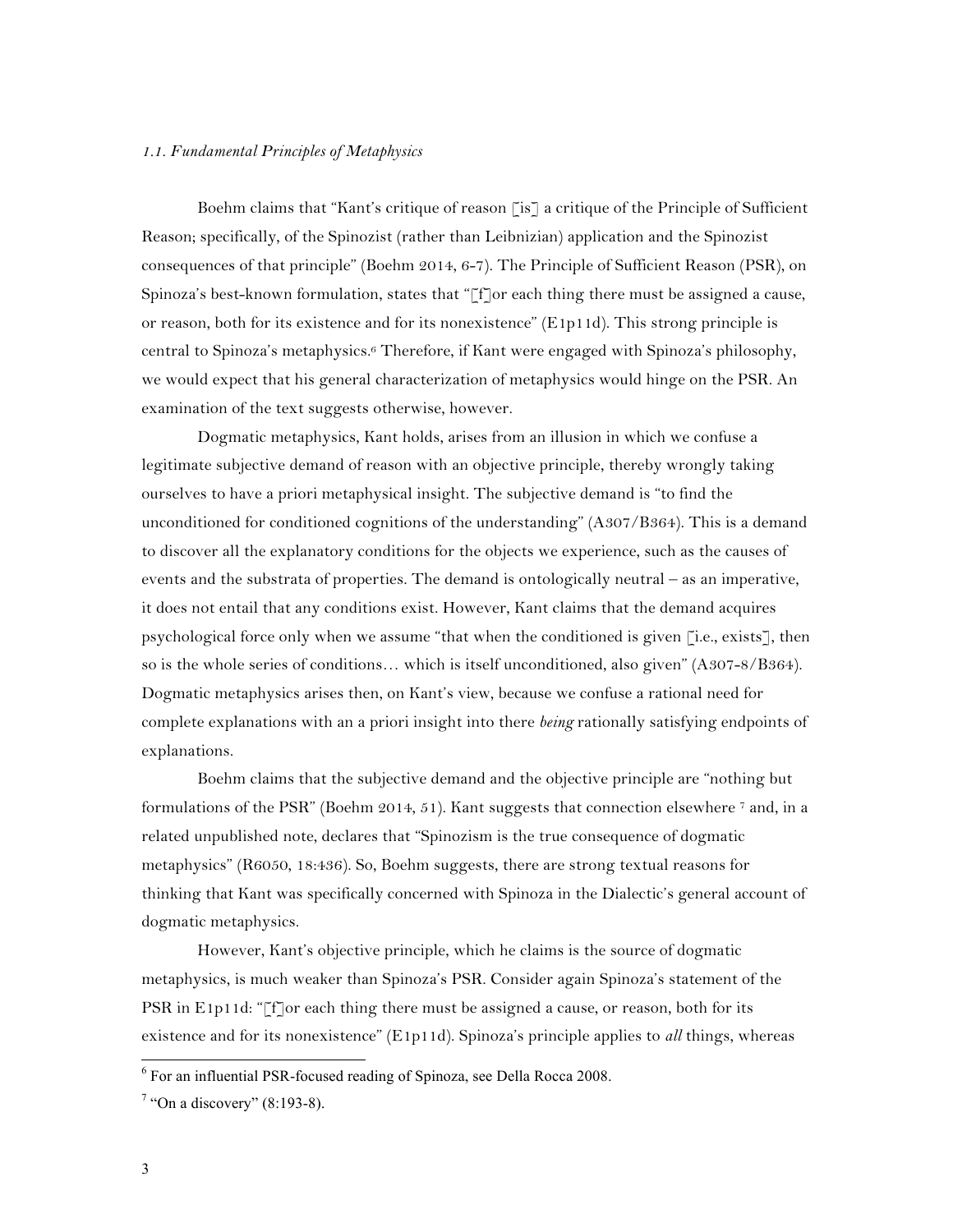Kant's objective principle claims only that *conditioned* (dependent) things have explanatory bases. Kant's principle seems undeniable: surely, if something dependent exists, then so does everything on which it depends. That apparent undeniability is why Kant claims that metaphysical illusion "cannot be avoided at all" (A297/B354). By contrast, Spinoza's PSR would be denied by anyone who thinks there are brute facts about what exists.

Kant thinks the objective principle yields radical metaphysical conclusions only in conjunction with further claims about specific conditioning relations. These further claims concern the representation "I think" (see A341/B399), the parts of space and time (see A412/B439), causation (see A414/B441-2), and contingency and necessity (see A415/B442, cf. A571-6/B599-605). For example, Kant holds that we are drawn towards the metaphysical conclusion that infinitely many times have passed by the objective principle *together with* the claim that every time depends on a preceding time. On Kant's account, therefore, traditional metaphysics does not hinge on a strong PSR, but instead on a relatively weak principle about conditions and quite strong principles about particular dependence relations. The picture of dogmatic metaphysics that Kant offers is therefore quite un-Spinozistic. This is evidence that Spinoza was not central to Kant's understanding of traditional metaphysics, and so that Kant was not seriously engaged with Spinoza's views – even though he surely took his general characterization of rationalist metaphysical tendencies to apply to Spinoza. A further piece of evidence for non-engagement is the fact that God appears late in Kant's account of dogmatic metaphysics (after, e.g., immortality), whereas God is central to Spinoza's metaphysics. This brings us to our next topic.

#### *1.2. Kant's Transcendental Ideal and Spinoza's God*

In the Ideal of Reason chapter, Kant claims that one inevitable idea of reason is that of a most real being (God), which "contains as it were the entire storehouse of material from which all possible predicates of things can be taken" (A575/B603). Such a being thereby "grounds every thing as the condition of its thoroughgoing determination" (A573/B601), that is, of everything's being such that "of every two contradictorily opposed predicates only one can apply to it" (A571/B599). The rough idea is that, for every property P, any real thing is either P or not-P, and that this principle seems meaningful only if some entity generates or supports a non-empty set of properties. In the *Critique*, Kant denies we can prove this being's existence, though he gives the idea of it an important regulative role in our thought (this is a retreat from Kant's 1763 *Only Possible Argument in Support of the Existence of a God*, where he took similar considerations to demonstrate God's existence). The *Critique*, then, holds up the idea of an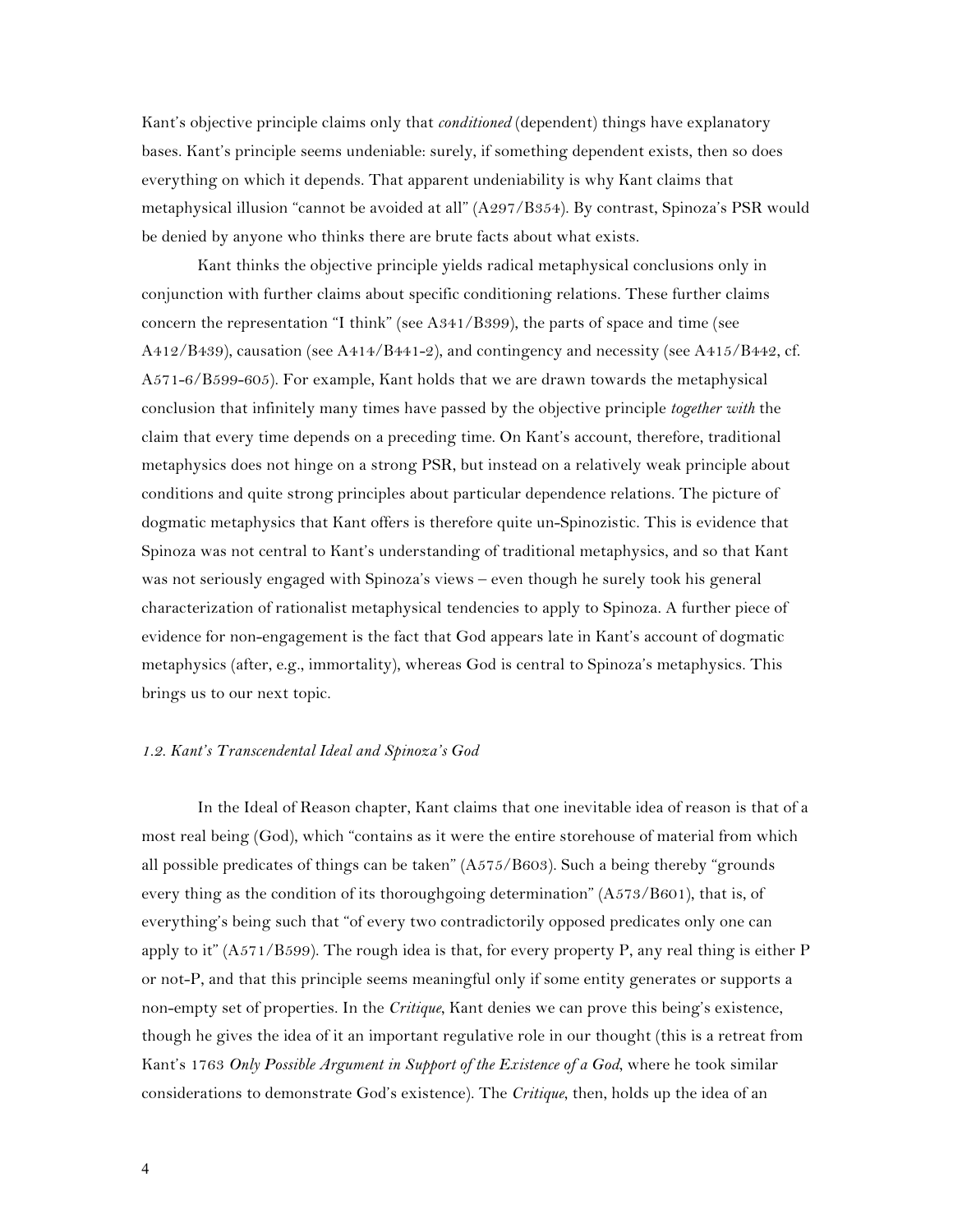ultimate ground of possibility as rationally valuable. This idea is at least broadly Spinozistic, since Spinoza makes God the explanatory ground of everything. Boehm claims that the mature Kant therefore endorses a "regulative Spinozism" (Boehm 2014, 58).

Others besides Boehm have seen a connection to Spinoza here. As Boehm notes, Jacobi claimed he realized that all philosophy leads to Spinoza based on Kant's *Only Possible Argument* (Boehm 2014, 18). Recently, Andrew Chignell sparked a debate about whether Kant's 1763 proof implies, a la Spinoza, that everything is a property of God.8 There is therefore at least some similarity between Spinoza and Kant on this topic.

My current concern, though, is whether this similarity indicates that Kant meaningfully engaged with Spinoza's philosophy. By comparison: Kant also adopts Plato's talk of ideas in the Dialectic, mentioning Plato explicitly (see A313-27/B370-4), but his engagement with Plato's actual views there is minimal. Similarly, there are at least three reasons to think that Kant's engagement with Spinoza on this point was at most superficial.

First: Kant's focus is on how one *arrives at* the idea of God from the given possibility of finite things. In 1763, he saw this as a proof for God's existence, whereas in 1781 he saw it instead as the inevitable course of reason under the influence of metaphysical illusion. Spinoza, however, does not define God in terms of possibilities, and his proofs for God's existence make no appeal to the given *possibility* of finite things (see E1d6 and E1p11d). To be sure, Kant took himself to be identifying an underlying source for earlier rationalists' ideas of God, but his account does not seem sensitive to Spinoza's actual views.9

Second: Kant's interest in the source of possibility depends on his view that finite things are contingent. He shows no interest in necessitarian views like Spinoza's, according to which nothing is contingent (E1p29). Yet Spinoza's necessitarianism is the most conspicuous feature of his modal metaphysics. If Kant were seriously engaged with Spinoza on this point, we would expect him to engage with necessitarianism. Yet he does not.

Third: Almost all of Kant's early explicit references to Spinoza concern substance monism. So if the Ideal were concerned with Spinoza, one would expect a significant discussion of monism. Taking God to be the ground of possibility does not obviously push in the direction of substance monism. Consider, for example, Descartes' view, on which God makes space possible and creates genuine spatial substances. If Kant were engaging with Spinoza on this point, then we would expect him to contrast substance monism with views like Descartes'. But Kant does not.

 $8$  See (e.g.) Chignell 2014, Hoffer 2016.

<sup>9</sup> Kant mentions Spinoza in the *Only Possible Argument* (2:74), but only in an off-hand example.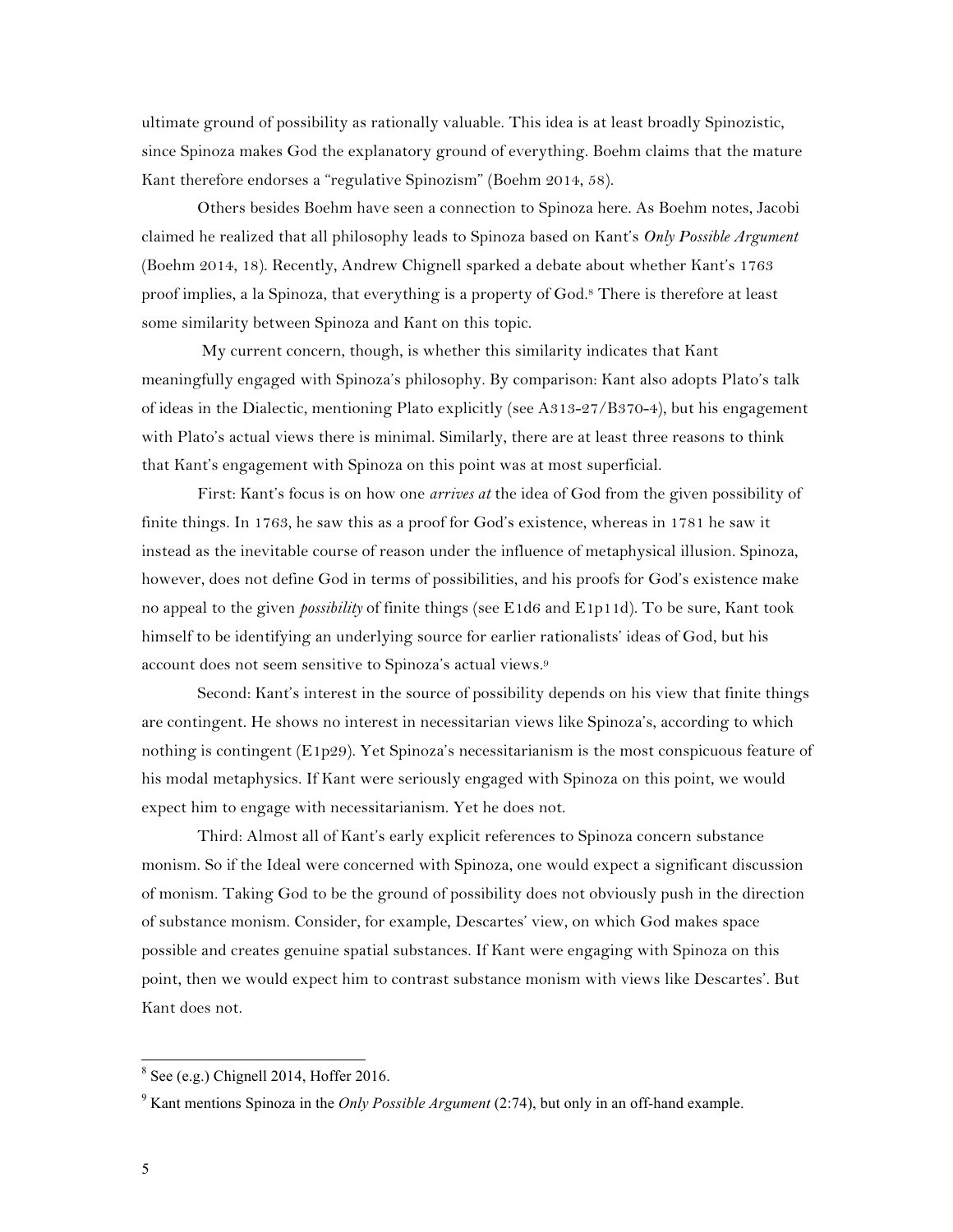Kant's discussion of God as the ground of possibility does not, therefore, indicate that he was meaningfully engaged with Spinoza's actual philosophy.

## *1.3. Why is Spinozism the Alternative to Kant's Idealism?*

Why, then, does Kant claim that if the "ideality of space are time is not adopted, nothing remains but Spinozism"?10 This discussion occurs three years after the start of the Pantheism Controversy and talks of Spinozism generally, but perhaps a close examination of the passage will reveal some genuine engagement with Spinoza. Kant makes the remark while arguing that only his idealism about space and time makes it "possible to affirm freedom without compromising the natural mechanism of actions" (2nd *Critique* 5:102). So why does Kant think that Spinozism is the best alternative to his idealism?11 The main non-ideal alternative to Spinozism that Kant mentions is Moses Mendelssohn's view that space and time are "conditions necessarily belonging only to the existence of finite and derived beings but not to that of the original being" (2nd *Critique* 5:101). Mendelssohn clearly takes some finite beings to be substances. Hence, Kant is focused on two claims:

- (a) God is spatiotemporal.
- (b) Some finite beings are substances.

Mendelssohn denies (a) but affirms (b), while the Spinozist affirms (a) but denies (b).<sup>12</sup> Kant seems to think are the two best realist views.13

 <sup>10</sup> This privileging of Spinozism is especially surprising in light of Kant's claims (*Lectures on Religion*, 28:1052) that Spinoza's monism leads to "crude contradictions" implying that either I am either God (which "contradicts my dependency") or an accident (which "contradicts my concept of my I").

 $11$  Brewer and Watkins 2012, Massimi 2017, and Messina (Unpublished) offer alternative approaches to this passage from what I suggest below, while giving useful historical background (none find Kant meaningfully engaging with Spinoza). All three focus on freedom, whereas I do not think freedom is crucial to Kant's privileging of Spinozism. Massimi takes Kant to just borrow a use of "Spinozism" from Alexander Baumgarten.

 $12$  Spinoza himself, though, states that God's existence "cannot be explained by duration or time" (E1d8).

<sup>&</sup>lt;sup>13</sup> What would be worse about accepting *both* (a) (or a merely temporal version of (a)) together with (b)? At 5:101, Kant implies that such a view yields an unacceptable fatalism, but the same is supposedly true of any realist view (see Bxxvii-xxix). Perhaps Kant's implicit thought is that accepting (a) and (b) implausibly posits God as just one (spatio-)temporal substance among others, whereas Mendelssohn's and Spinoza's views would not. For somewhat related points, see Brewer and Watkins 2012, 168-9, 185 and Massimi 2017, 77.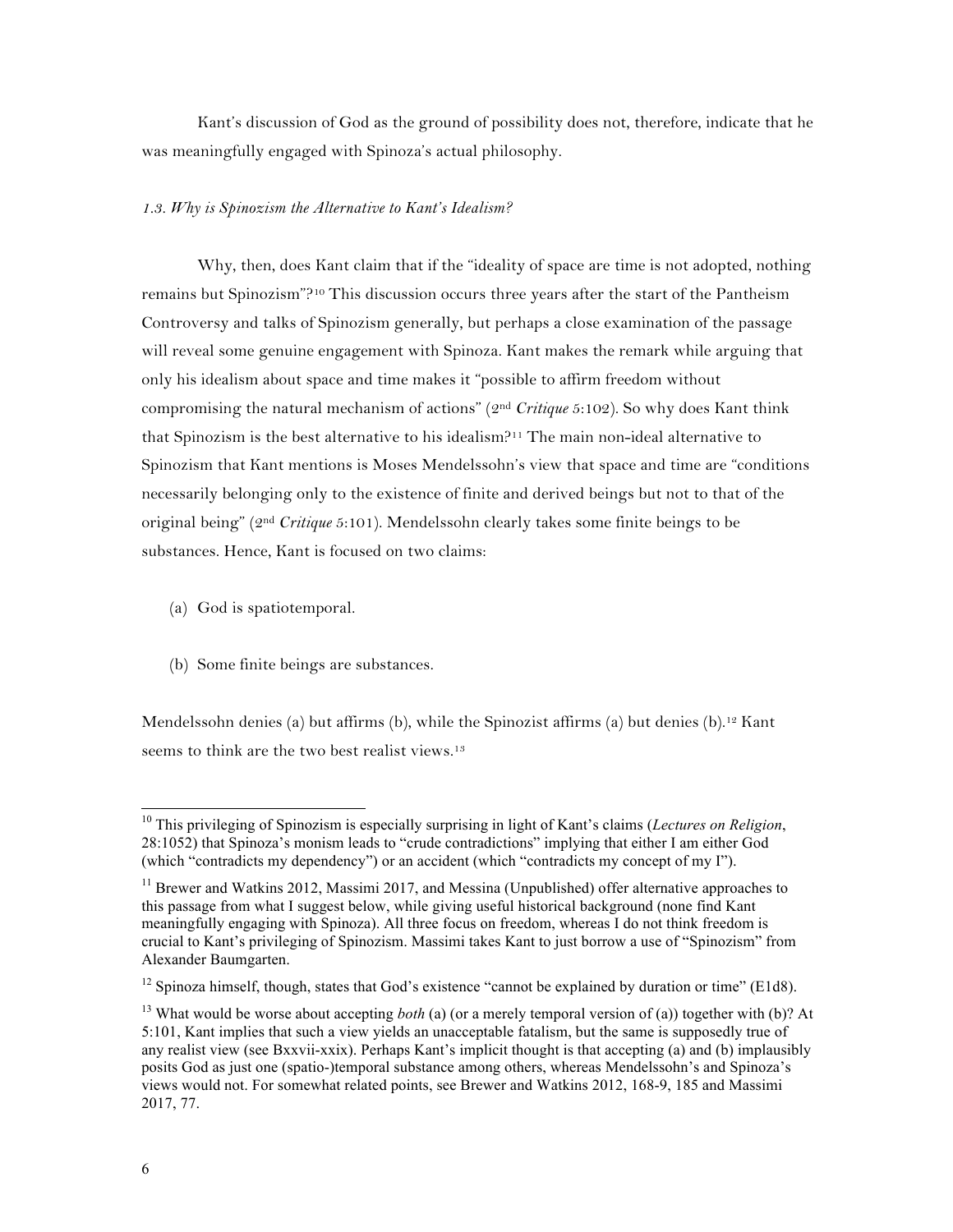Kant provides two reasons for preferring Spinozism over Mendelssohnianism. The first is that "I do not see how [the Mendelssohnians] would justify themselves in making such a distinction" (2nd *Critique* 5:101), that is, in limiting spatiotemporality to finite things in themselves. Kant does not elaborate on why this distinction or limitation would be problematic. After all, couldn't God's infinitude and perfection provide some reason for differing from finite, imperfect creatures in spatiotemporality? One possibility is that Kant is assuming some general metaphysical continuity principle here, such as Spinoza's claim that "the laws and rules of Nature, accord to which all things happen… are always and everywhere the same" (E3Preface, cf. A657-8/B685-6).14 Another possibility is suggested by Kant's discussion of space and time in the B edition of the first *Critique*. Kant asks "with what right" a realist can deny that space and time condition God's existence, given that space and time "as conditions of all existence in general… would also have to be conditions of the existence of God" (B71). Strictly speaking, the latter claim is a mere tautology, but perhaps Kant's underlying thought is that if one thing in itself is spatiotemporal, they all must be, because space and time are *inherently general*. This is an interesting principle, but not one Spinoza endorses.

Kant's second reason for preferring Spinoza's view is that Mendelssohn's view "is contradictory to the concept of [God's] infinity and independence" (2nd *Critique* 5:101). On Mendelssohn's view, while God causes the existence of finite things, he "cannot be the cause of time (or space) itself," because "this must be presupposed as a necessary a priori condition of the existence of things" (2nd *Critique* 5:101). Hence, on Mendelssohn's view, God's causality would be conditioned by space and time, contradicting his independence.

Why couldn't a Mendelssohnian respond here that God (not himself being spatiotemporal) created space and time *before* creating finite things, and so was not conditioned by them in a way that threatened his independence? Kant's talk of a priori conditions might suggest that his answer would be that Mendelssohnians could not account for our a priori *cognition* of space and time. However, Kant holds that only his idealist view can secure that cognition (see, e.g., *Prolegomena* 4:283-4), so Spinozist realism would supposedly do no better than Mendelssohnian realism here. The first *Critique* again provides a helpful hint. There, Kant claims that it would be absurd to posit "two infinite things that are neither substances nor anything really inhering in substances" (B70-1, see also A39/B56). Kant does not explain why this would be absurd – he does not bring in epistemological considerations here, nor does he seem to be appealing to the PSR (contra Boehm 2014, 80-4). What is important, however, is

<sup>&</sup>lt;sup>14</sup> Drawing on A458/B486, Boehm proposes that Kant's underlying principle here is that whatever grounds things of a type (e.g., spatiotemporal things) must be of the same type (Boehm 2014, 127-29). Yet Kant cannot endorse that principle in full generality, since he takes non-spatiotemporal noumena to ground spatiotemporal phenomena (e.g., A379-80, *Prolegomena* 5:314-15).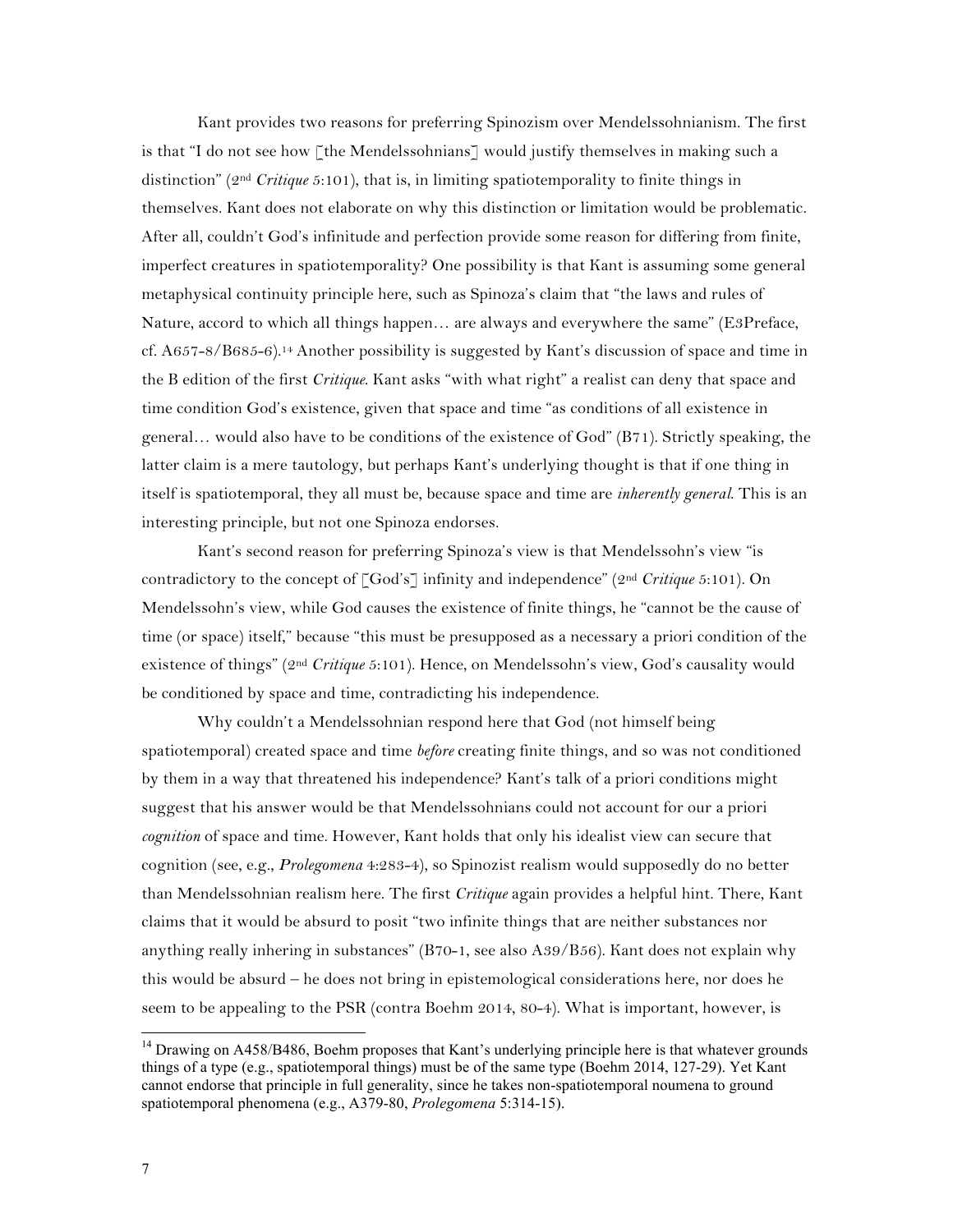that this presumed absurdity would only be found in Mendelssohn's view.15 For on Spinoza's view, space (or, at least, extension) is an attribute of God, and time (duration) arises in God's modes (See E1d6, E1p15s, E2d5). This reading fits with a passage from Kant's lectures, where he states that "If I assume space to be a being in itself, then Spinozism is irrefutable, i.e., the parts of the world are parts of the divinity. Space is the divinity; it is united, all-present; nothing can be thought outside of it; everything is in it" (*Metaphysics L2* 28:567).16

On most points, this argument is far from Spinoza's views, not least since Spinoza treats space (extension) and time quite differently. Moreover, Spinoza does not obviously have a notion that aligns with Kant's notion of space: physical bodies, for Spinoza, are mere modes of extension, whereas Kant would deny that physical bodies are modes of space (see, e.g., *Metaphysical Foundations* 4:497). Yet there is one point on which Kant's argument does resemble Spinoza's views: the claim that it would be absurd for anything to exist without being a substance or inhering in a substance. <sup>17</sup> The first axiom of the *Ethics* is that "Whatever is, is either in itself or in another" (E1a1), implying (in conjunction with E1d3) that all things are substances or inhere in substances. Spinoza is not the only philosopher who accepts this view, however – it is widespread in the Aristotelian and rationalist traditions.

Hence, Kant's privileging of Spinozism among realist views seems generally detached from Spinoza's actual thought. His discussion of Spinozism in the second *Critique* rests on broad (and misleading) characterizations of Spinoza's philosophy in the writings of Jacobi and others.

#### **2. Points of Convergence**

Setting aside questions of engagement, my concern in this section is with points at which Kant's and Spinoza's philosophy converged or came close to converging. We have already discussed one such point: both think that substance monism is more plausible than other traditional metaphysical views. I now consider two further philosophically interesting points which I think deserve further attention, one about the limits of sensory knowledge, and one about the timelessness of the mind.

<sup>&</sup>lt;sup>15</sup> Brewer and Watkins suggest, alternatively, that Kant holds that God could not create time because doing so would require that God represent time, which would in turn require that God have a sensible (passive) faculty of representation (Brewer and Watkins 2012, 171, though cf. Marshall 2018).

<sup>&</sup>lt;sup>16</sup> This passage arguably indicates limited familiarity with Spinoza's metaphysics, since Spinoza denies that God has parts (see E1p12-13, E1p15s).

 $17$  If we can set aside the (non-trivial) question about Spinoza's extension vs. Kant's space, then (as James Messina has helped me appreciate) both would presumably agree that the whole of space is prior to its parts (see E1p15s, A24-5/B39).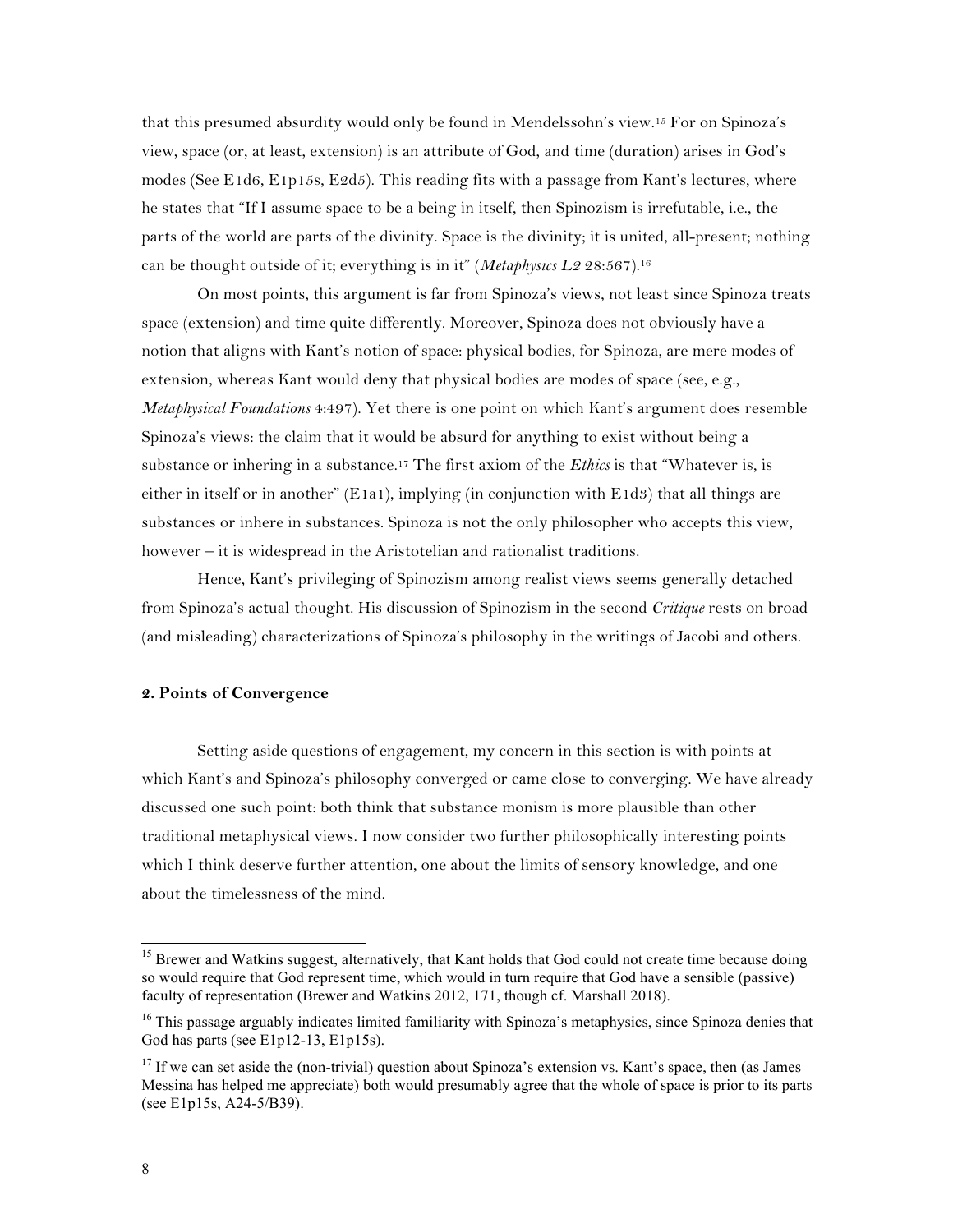#### *2.1. Short arguments to humility about sensory knowledge*

Kant famously claims that we have cognition (*Erkenntnis*) only of appearances, not of things in themselves. Call this claim 'Humility.' Humility has been glossed as a claim about *knowledge*, but recent interpreters have shown that Kant's notion of cognition is importantly different from contemporary notions of knowledge.18 Cognitions, for Kant, are conceptuallydetermined representations of objects that are given to us in intuition (roughly: conceptualized perceptions).

There is ongoing debate about why Kant accepts Humility. His best-known arguments for it appeal to epistemological considerations about space and time (e.g., *Prolegomena* 4:281-82). Roughly, Kant argues that the only explanation for our a priori cognition of space and time is that they are mere forms of our sensory representations. Hence, since all our sensory experience is spatiotemporal, we are never directly presented with features of things in themselves. There is no obvious analogue of this epistemological argument in Spinoza.

Elsewhere, however, Kant seems to reach Humility without appealing to a priori cognition of space and time. These passages appear to involve what Karl Ameriks has (pejoratively) called "short arguments to idealism."19 For example, in the *Prolegomena* Kant writes that:

if we view the objects of the senses as mere appearances, as is fitting, then we thereby admit… that a thing in itself underlies them, although we are not acquainted with this thing as it may be constituted in itself, but only with its appearance, i.e., with the way in which our senses are affected by this unknown something. (*Prolegomena* 4:314-15)

## Similarly, in the *Groundwork*:

No subtle reflection is required to make the following remark… all representations which come to us involuntarily (as do those of the senses) enable us to cognize objects only as they affect us and we remain ignorant of what they may be in themselves (*Groundwork* 4:450-51).

 <sup>18</sup> E.g., Watkins and Willaschek 2017.

<sup>&</sup>lt;sup>19</sup> See Ameriks 2003, 135. Ameriks denies that Kant relies on short arguments. See Langton 1998 for an influential short argument interpretation (unlike what I suggest below, Langton appeals to relationality, not passivity).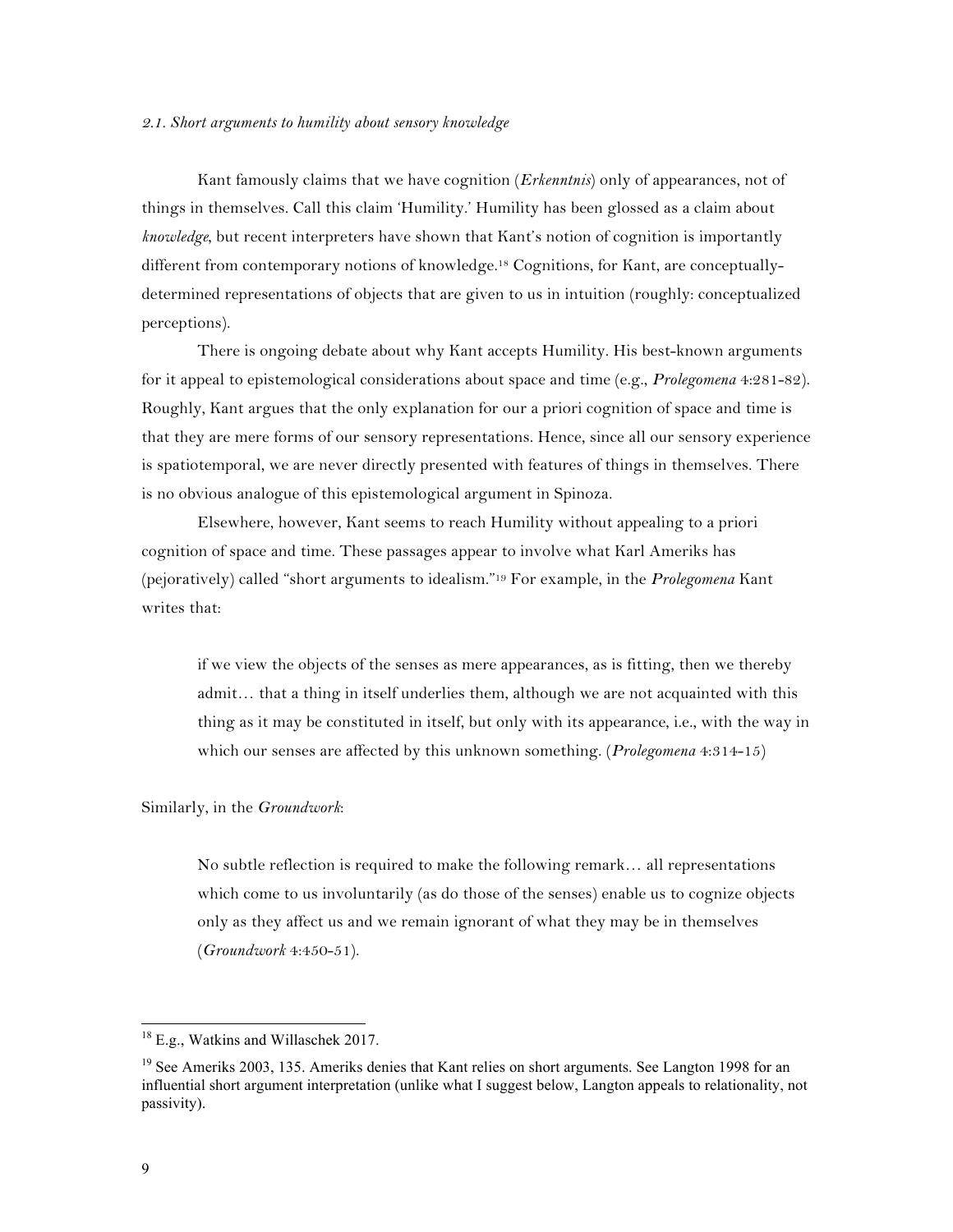In these passages, Kant seems to infer Humility from passivity, that is, the fact that our sensory representations result from our being affected. This inference is not obviously valid. Why couldn't God, for instance, affect us to produce an accurate representation of some thing in itself?

Bracketing questions of validity for now, these short arguments to Humility closely resemble a central argument from Part 2 of Spinoza's *Ethics*. At E2p16 (drawing on A1'' after E2p13), Spinoza claims that "[t]he idea of any mode in which the human body is affected by external bodies must involve the nature of the human body and at the same time the nature of the external body." From this, he infers that "the ideas which we have of external bodies indicate the condition of our own body more than the nature of external bodies" (E2p16c2) and that "[t]he idea of any affection of the human body does not involve adequate knowledge of an external body" (E2p25).

On Spinoza's view, then, any representation that results from our being affected must involve both our own nature and the nature of an external thing. This is arguably based on Spinoza's view that inherence (being 'in us') involves explanatory dependence (being 'conceived through' – see  $E1d5$ ). Hence, we cannot have any representation in us that purely reflects the nature of some external thing. This may help address the worry about the validity of Kant's short arguments: the nature of inherence makes it metaphysically impossible for a representation to be in us that does not involve our own nature.20

Surprisingly, Kant seems to say exactly this in his early metaphysics lectures, well before he conceived his mature arguments for Humility:

Each subject in which an accident inheres must itself contain a ground of its inherence. For if, e.g., God could produce a thought in a soul merely by himself: then God, but not a soul, would have the thought… Thus for the inherence of an accident in A its own power is required (*Metaphysics Herder*, 28:52)

There is, therefore, a surprising convergence between Spinoza on Kant in their short arguments for why sensory representations do not present us with unfiltered views of external things.

One might expect Spinoza's and Kant's epistemological similarities to stop here. Spinoza thinks we have adequate ideas of God's essence (2p46), while Kant denies that we have theoretical insight into the nature of any thing in itself. They would also count quite different

<sup>&</sup>lt;sup>20</sup> This does not fully answer the objection, though. Kant works with a sharp vehicle/content distinction, so our nature might be involved only in the *vehicle* of the representation, not its content. Spinoza arguably rejects a sharp a vehicle/content distinction (see E2p49s and §2.2 below), and so may be on stronger ground here.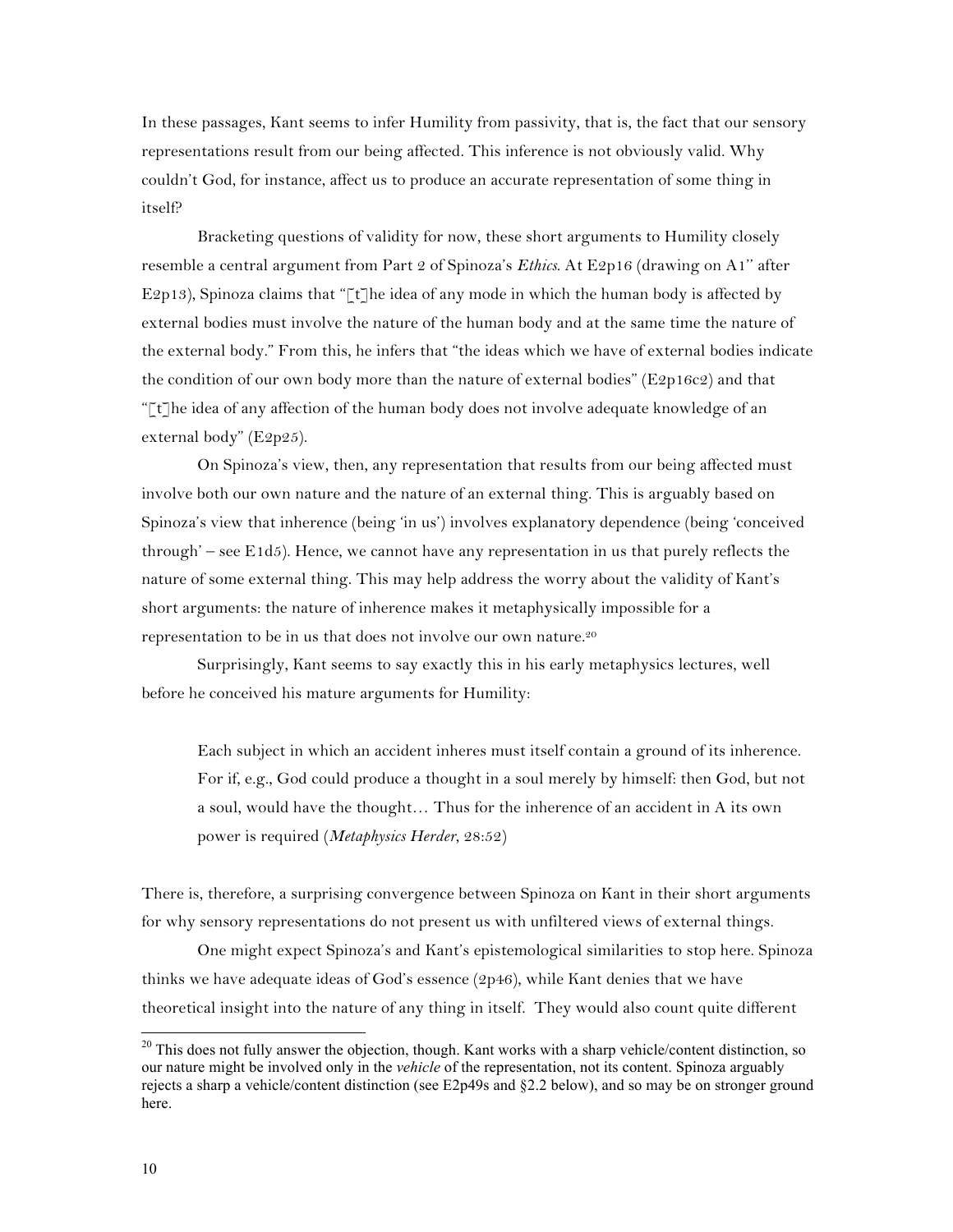things as being 'external' to us. Surprisingly, however, both seem drawn to a positive line of argument about the timelessness of the mind.

#### *2.2. Representational Content and the Timelessness of the Mind*

Shortly after arguing for Humility in the *Groundwork*, Kant claims that "a human being really finds in himself a capacity by which he distinguishes himself from all other things… reason," and that he "must regard himself as intelligence (hence not from the side of his lower powers) as belonging not to the world of sense" (*Groundwork* 4:452). Since Kant holds that time exists only in the world of sense (see A33-5/B49-51), his claims imply that part of our mind is timeless, making room for some form of immortality (2nd *Critique* 5:122). Spinoza reaches a similar conclusion in the *Ethics*, claiming that "[t]he human Mind cannot be absolutely destroyed with the Body, but something of it remains which is eternal" (E5p23). Eternity, for Spinoza, "cannot be explained by duration or time, even if the duration is conceived to be without beginning or end" (E1d8). Hence both Spinoza and Kant argue that one part or aspect of the mind is timeless.

What is most striking, however, is that both Spinoza and Kant argue for this claim based on the *content* of our intellectual representations.21 The details of these arguments, which involve different assumptions, reveal subtle and important aspects of their respective views.

Kant claims that reason cannot belong to the temporal, sensory realm because reason, "as pure self-activity … shows in what we call 'ideas' a spontaneity so pure that it thereby goes far beyond anything that sensibility can ever afford it" (*Groundwork* 4:452). Ideas, for Kant, are "concepts of pure reason" that "consider all experiential cognition through an absolute totality of conditions" (A327/B383-4). Ideas thus represent absolute totalities, which are too 'big' for sensibility to represent, since sensory representation "gives us no true universality" (A1). Kant makes a similar argument in the third *Critique*, focusing on infinity: "even to be able to think the given infinite without contradiction requires a faculty in the human mind that is itself supersensible" (3rd *Critique* 2:254-5). Only a truly self-active or spontaneous faculty could entertain such content, Kant holds. Yet the temporal world, on his view, is causally determined, leaving no room for spontaneity (see, e.g., A534/B562). Hence, some aspect of the mind must be timeless.22

<sup>&</sup>lt;sup>21</sup> Plato, from whom Kant borrows the term 'idea' (A313-17/B370-74), makes a similar argument in the *Phaedo* (see also Aristotle, *De Anima* 2.12 and 3.4).

<sup>&</sup>lt;sup>22</sup> Though many contemporary Kant scholars read these passages as making metaphysical claims, some deny they have metaphysical import (see, e.g., Allison 1990).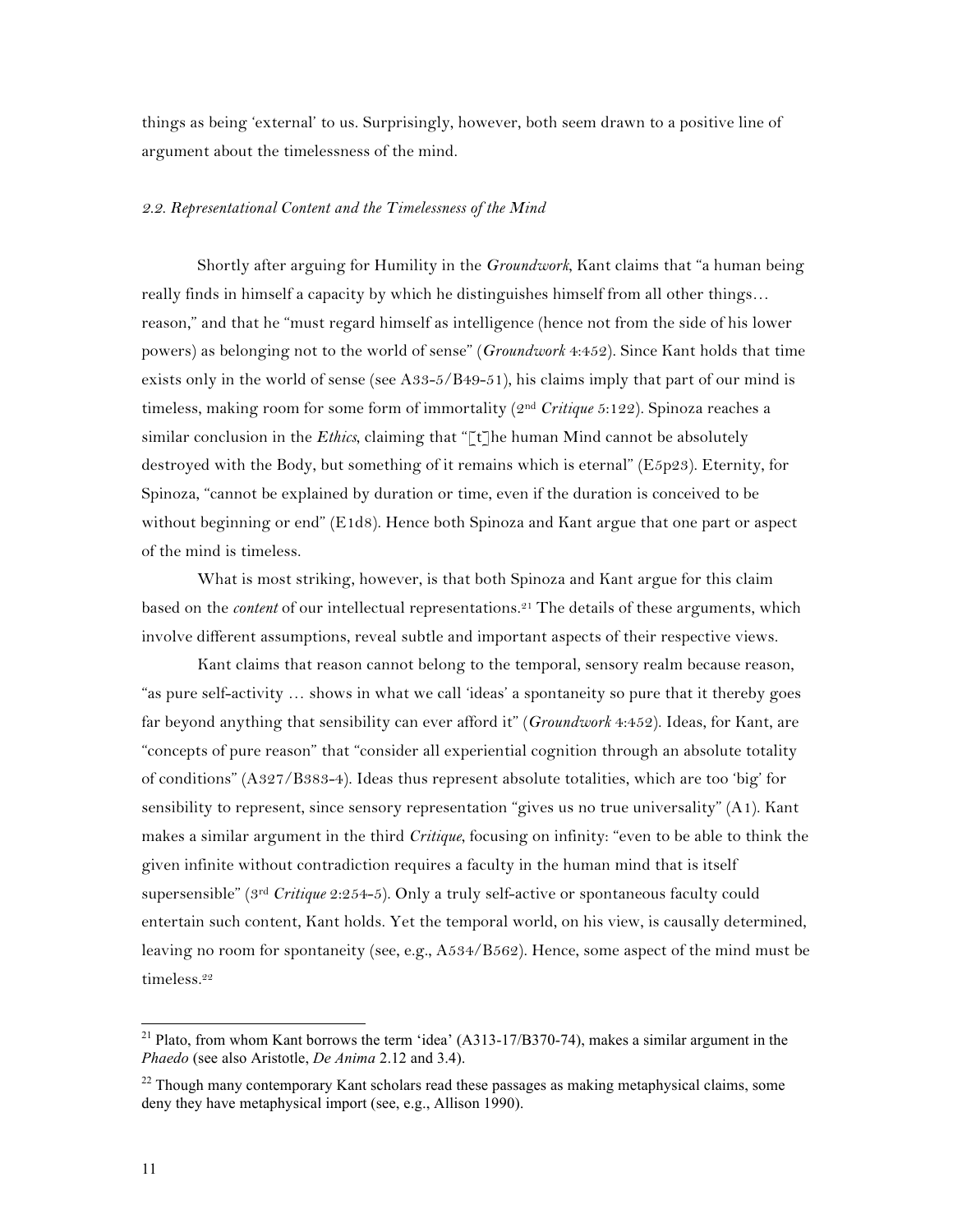Spinoza's official argument for the timelessness of the mind (E5p23d) appeals to his doctrines of the eternity of the body's essence, the parallel between bodies and ideas, and his identification of the human mind with God's idea of the human body. These last two doctrines are highly idiosyncratic, so Spinoza's official argument is far removed from Kant's views. However, in a scholium, Spinoza appears to offer a second argument:

we feel and know by experience that we are eternal. For the mind feels those things that it conceives in understanding no less than those it has in the memory. For the eyes of the mind, by which it sees and observes things, are the demonstrations themselves. (E5p23s)

Spinoza does not call this argument a demonstration, so perhaps we should not put too much weight on it. Even so, the passage raises two questions. First, in what sense do we 'feel' or 'see' in demonstrations? Second, why should seeing things in demonstrations provide knowledge of the eternity of our mind?

A contrast with Kant may be helpful. Unlike Kant, Spinoza does not deny that sensory representations can have 'big' contents; he holds that every idea involves adequate knowledge of God's infinite essence (E2p45-46). In addition, while Kant appeals merely to *ideas* of totalities and infinities, Spinoza appeals to *demonstrations*. A demonstration may involve ideas (in Kant's sense), but it also would seem to require truth, that is, that the ideas correspond to reality. These points are connected, for Spinoza holds that, unlike sensory knowledge, demonstrations teach us "to distinguish the true from the false" (E2p42).

Demonstrations, for Spinoza, concern eternal truths. In E5p23s, he implies that *all*  demonstrations let us experience our eternality. Yet how, as Spinoza says, is there an *experience* of our eternality in our apprehension of a demonstration? That is, why should a representation of eternal truths come with an experience of oneself being eternal? A principle from Spinoza's early work, the *Short Treatise*, may be in play here. There, Spinoza claims that "whatever we find in ourselves has more power over us than anything which comes from outside" (KV II, 21; cf. 4p9, 4p29).23 The underlying thought, then, may be that in demonstrations, eternal truths have a certain sort of psychological power over us, a power whereby they teach us how to distinguish truth from falsity. For demonstrations to have that power, though, the objects of the representations (the eternal truths) must be *in* us. Yet, in line with the principle about inherence mentioned in §2.1, it seems that something eternal can be in us (in the relevant sense) only if some part or aspect of ourselves is eternal.

<sup>&</sup>lt;sup>23</sup> For further discussion, see Marshall 2015.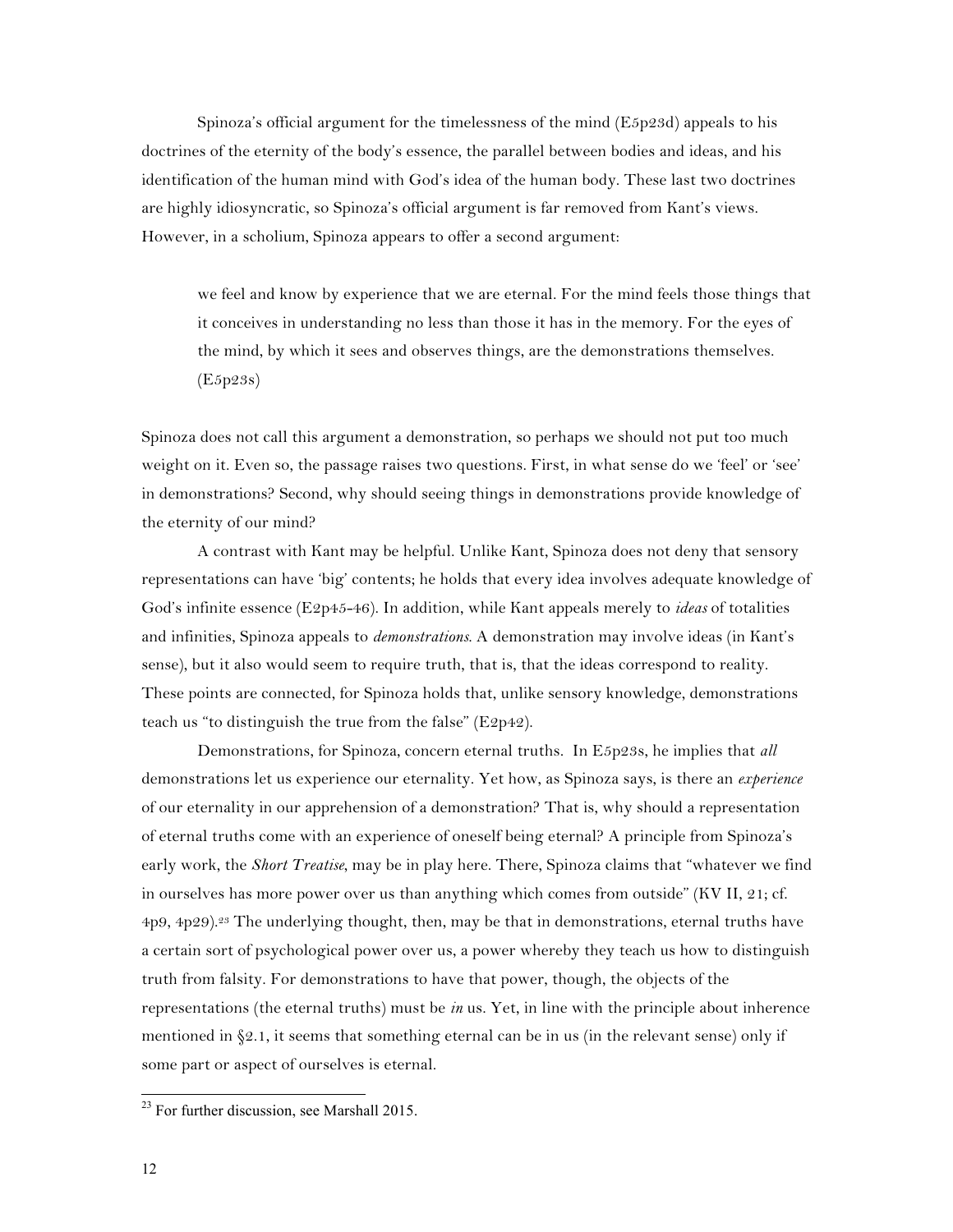This line of thought differs from Kant's argument. However, Kant also seems to think that a psychologically powerful representation must have a metaphysically proximate object. For example, in the first *Critique*, one of his arguments for space and time being in us (as forms of our sensibility) appeals to their power as representations, e.g., "[o]ne can never represent that there is no space" (A24/B38). In the second *Critique*, Kant talks of how the moral law "forces itself upon us", and seems to take it as a corollary of this that the source of the moral law is in us, as our faculty of reason: " $[p]$ ure reason... gives (to the human being) a universal law that is the moral law" (2nd *Critique* 5:31). Perhaps the basic thought here is that, if you can't shake the representation of some object, then the object must somehow be in you, forcing you to represent it. Kant and Spinoza seem to agree on this point, though perhaps only Spinoza applies it to content-based arguments for the timelessness of the mind.

## **Conclusion**

I have argued that Kant was not meaningfully engaged with Spinoza's actual philosophy. Despite that, and despite differences in their understandings of fundamental metaphysics, Spinoza and Kant's philosophies come close at some surprising points. There are historical and philosophical questions about why this is. One exciting possibility is that such near-convergences among such independent thinkers provide evidence of truth. Whether that is so, or whether some less exciting explanation holds, calls for further investigation.<sup>24</sup>

<sup>&</sup>lt;sup>24</sup> For helpful comments and discussion, I am grateful to Martijn Buijs, Aaron Garrett, John Grey, Henk-Jan Hoekjen, Charlie Huenemann, Noam Hoffer, Jim Kreines, James Messina, Sam Newlands, Kristin Primus, Michael Rosenthal, Don Rutherford, Lisa Shapiro, Hasana Sharp, and Melanie Tate.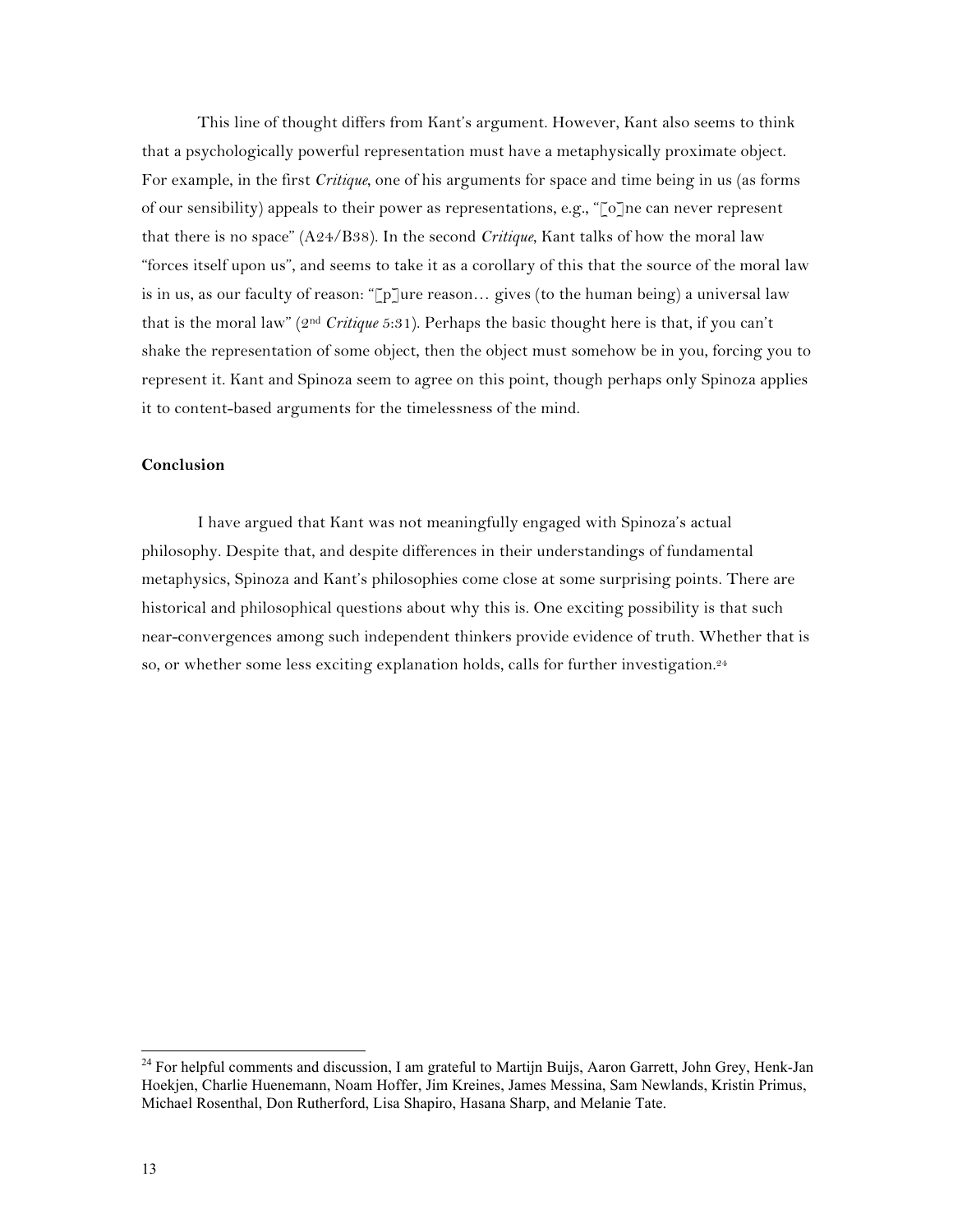## **Works Cited**

Allison, Henry. 1990. *Kant's Theory of Freedom*. Cambridge: Cambridge University Press.

Ameriks, Karl. 2003. *Interpreting Kant's Critiques*. Oxford: Oxford University Press.

Beiser, Frederick. 1987. *The Fate of Reason: German Philosophy from Kant to Fichte*. Cambridge: Harvard University Press.

Boehm, Omri. 2014. *Kant's Critique of Spinoza*. Oxford: Oxford University Press.

Brewer, Kimberly and Eric Watkins. 2012. "A Difficulty Still Awaits: Kant, Spinoza, and the Threat of Theological Determinism." *Kant-Studien* 103, 163–187.

Chignell, Andrew. 2014. "Kant and the 'Monstrous' Ground of Possibility," *Kantian Review* 19:1, 53-69 .

Cooney, Hadley. Unpublished. "Spinoza on the Morality of Deception."

Della Rocca, Michael. 2008. *Spinoza*. New York: Routledge.

Franks, Paul. 2005. *All or Nothing: Systematicity, Transcendental Arguments, and Skepticism in German Idealism*. Harvard University Press.

Hoffer, Noam. 2016. "The Relation Between God and the World in the Pre-Critical Kant: Was Kant a Spinozist?" *Kantian Review* 21:2, 185-210.

Israel, Jonathan I. 2011. *Democratic Enlightenment: Philosophy, Revolution, and Human Rights 1750-1790*, Oxford University Press.

Kant, Immanuel. 1900- *Kants Gesammelte Schriften.* Edited by the German Academy of Sciences. Berlin: De Gruyter.

-- 1992. *Theoretical Philosophy 1755-1770.* Edited and translated by David Walford and Ralf Meerbote. Cambridge: Cambridge University Press.

-- 1996. *Religion and Rational Theology*. Edited and translated by Allen Wood and George di Giovanni. Cambridge: Cambridge University Press.

-- 1996. *Practical Philosophy.* Edited and translated by Mary Gregor. Cambridge: Cambridge University Press.

-- 1997. *Critique of Pure Reason.* Edited and translated by Paul Guyer and Allen Wood. Cambridge: Cambridge University Press.

-- 1997. *Lectures on Metaphysics.* Edited and translated by Karl Ameriks and Steve Naragon. Cambridge: Cambridge University Press.

-- 2000. *Critique of the Power of Judgment.* Edited and translated by Paul Guyer and Eric Matthews. Cambridge: Cambridge University Press.